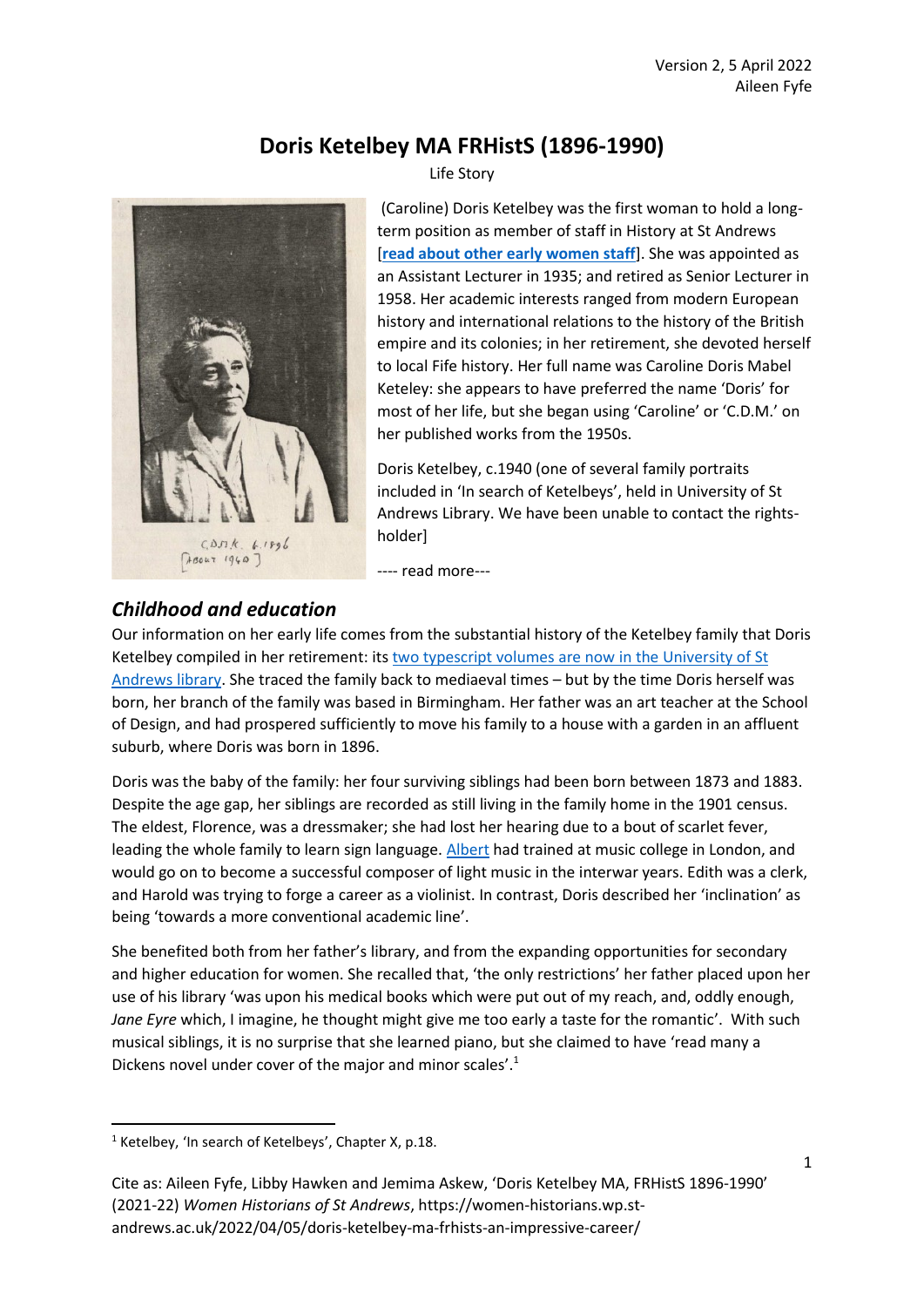Doris attended King Edward's Grammar School, 1906-14. Of her ambitions to continue her education, her father apparently said that, 'Times are changing and if she wants to go to a University let her go'. Writing sixty years later, Doris commented, 'I have never forgotten his remark nor ceased to be grateful for his indulgence.<sup>'2</sup>

She began to study for an MA at the University of Birmingham in 1914. In summer 1917, she was awarded one of two research scholarships by the University. Her subsequent interests in modern political history, and particularly what would now be called 'international relations', may have their roots in her MA thesis: *[A comparative study of federation in the United States since the declaration](http://etheses.bham.ac.uk/id/eprint/6133/)  of independence, in [Switzerland since the thirteenth century and in Germany since 1866, with](http://etheses.bham.ac.uk/id/eprint/6133/)  [reference to federation in the British Empire.](http://etheses.bham.ac.uk/id/eprint/6133/)*

She spent a year (1918-19) at Somerville College, Oxford, but we do not yet know what she did there.<sup>3</sup>

## *School teaching, authorship and editing in the 1920s*

After Oxford, Doris Ketelbey accepted a teaching position at St Leonard's School, in St Andrews, where she worked until 1927.<sup>4</sup> St Leonard's was then a school for girls, and there were close links with the University – not just because the school educated girls for the University, but through the careers of women who moved between roles in the school and the University. (This movement between school teaching and academia was not uncommon in the first decades of the twentieth century: there were so few university roles available to women that many of those who were later appointed had spent at least some time as school teachers.) We look forward to finding out more about her time at St Leonard's.

In the mid-1920s, the London educational publisher Harrap was issuing a series of 'Readings from the Great Historians'. This was the beginning of Ketelbey's publishing career. While working at St Leonard's, she compiled two volumes on European history for Harrap: the first covered the period from 'the fall of Rome to the eve of the French revolution' and appeared in 1924; it was followed in 1926 by a volume from 'the eve of the French revolution to the eve of the Great War'. We do not currently know how Ketelbey got the commission for these volumes; but the fact that the volume on seventeenth-century British history had been compiled by John W. Williams, then a lecturer in modern history at the University of St Andrews, suggests a possible connection.

After Ketelbey left St Leonard's in 1927, she appears to have been working on the book that became her biggest success: *[A History of Modern Times: from 1789 to the present day](https://archive.org/details/in.ernet.dli.2015.12073/page/n3/mode/2up?view=theater)* was published by Harrap in 1929. It was a textbook for schools, though there is some evidence it was also used in some universities for the early stages of a History degree.<sup>5</sup> It went through multiple reprintings, and at least five editions, the last in the 1970s. In 1963, it would be translated into Hindi, specifically for use in schools in India.

<sup>2</sup> Ketelbey, 'In search of Ketelbeys', Chapter X, p.18.

<sup>&</sup>lt;sup>3</sup> According to her own account in 'In search of Ketelbeys'.

<sup>4</sup> According to her own account in 'In search of Ketelbeys'.

<sup>&</sup>lt;sup>5</sup> See fn 13 in Clarkson, L. (2017). 'James Eadie Todd and the school of history at the Queen's University of Belfast', *Irish Historical Studies*, 41(159), 22-40. doi:10.1017/ihs.2017.2

Cite as: Aileen Fyfe, Libby Hawken and Jemima Askew, 'Doris Ketelbey MA, FRHistS 1896-1990' (2021-22) *Women Historians of St Andrews*, https://women-historians.wp.standrews.ac.uk/2022/04/05/doris-ketelbey-ma-frhists-an-impressive-career/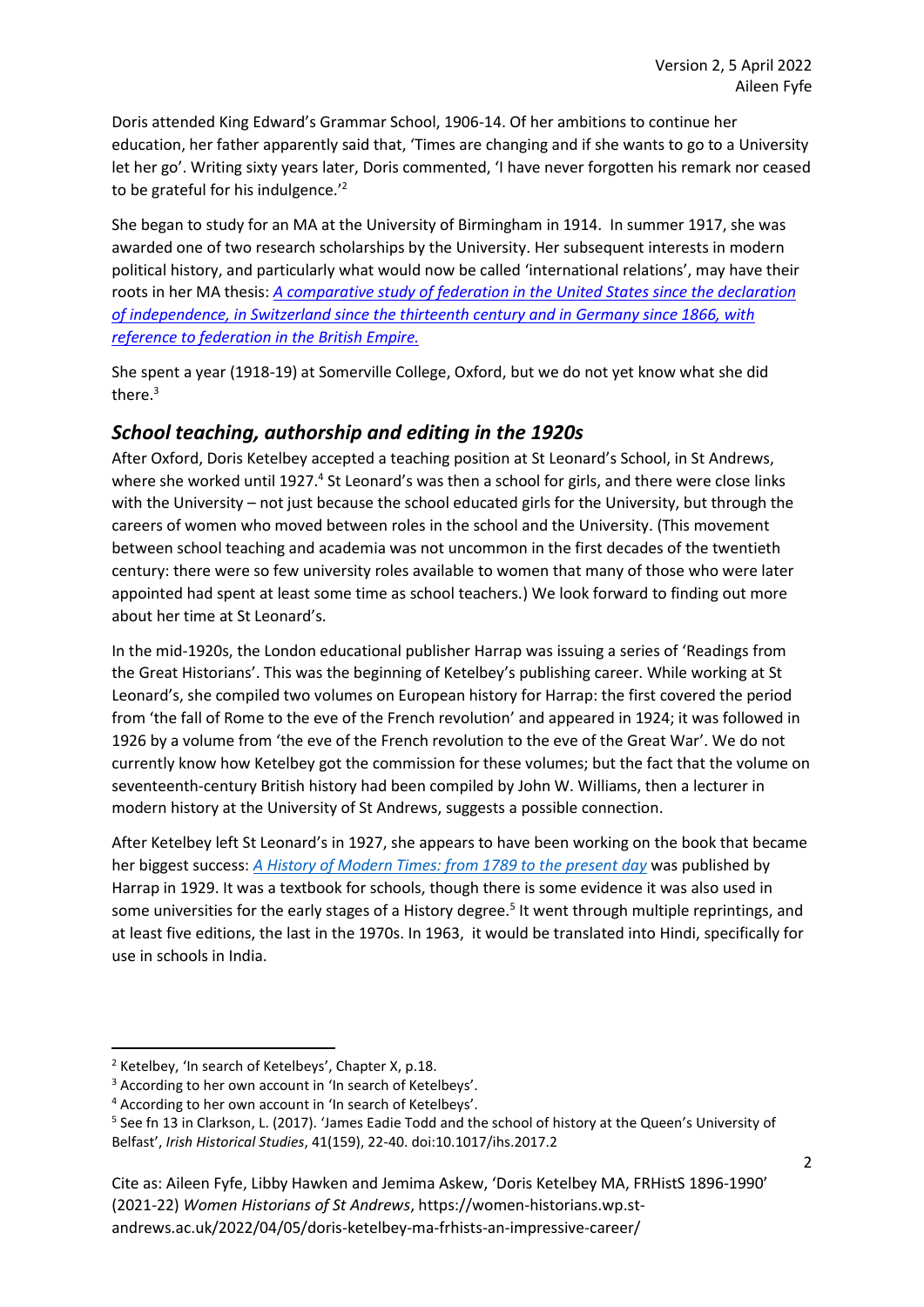

Title page of the 1951 reprinting of the revised edition of

Ketelbey's *A History of Modern Times*

In 1930-31, Ketelbey says that she worked for press baron Lord Beaverbrook; it is not clear what this role involved. 6

In 1931-32, she gained her first appointment in a university, as assistant to James Eadie Todd, professor of modern history at Queen's University Belfast.<sup>7</sup> This was, however, only a temporary appointment – as these assistantships usually were.

Her whereabouts in the next few years are unclear, but her mother died in 1934 and it is possible she was involved in nursing for some period. In December 1932, *The Scotsman* reported that Ketelbey had been appointed as an interim lecturer at the University of St Andrews, to replace William Burn (the lecturer in American and Colonial History) while he spent a year in the United States on a Rockefeller Fellowship.<sup>8</sup> However, it is unclear whether this appointment did in fact take place: Ketelbey does not mention it in her later recollections, and we have found not record of it in the University records.

## *Assistant Lecturer at St Andrews, 1935-45*

In 1935, at the age of 39 years, Ketelbey definitely returned to St Andrews, to a role as Assistant Lecturer in the department of Modern History.<sup>9</sup> At this point, 'modern history' meant everything that was not 'ancient history'; it was not until 1955 that a separate department of 'mediaeval history' was created.

<sup>6</sup> According to her own account in 'In search of Ketelbeys'.

<sup>7</sup> Her own account in 'In search of Ketelbeys' puts her Belfast appointment in 1932-33, but Clarkson (2017) puts it as 1931-32.

<sup>8</sup> 'St Andrews University: appointments confirmed by court', *The Scotsman* (19 Dec. 1932), p.7.

<sup>9</sup> University of St. Andrews, Minutes of Meetings of The University Court (1935-36), p.131.

Cite as: Aileen Fyfe, Libby Hawken and Jemima Askew, 'Doris Ketelbey MA, FRHistS 1896-1990' (2021-22) *Women Historians of St Andrews*, https://women-historians.wp.standrews.ac.uk/2022/04/05/doris-ketelbey-ma-frhists-an-impressive-career/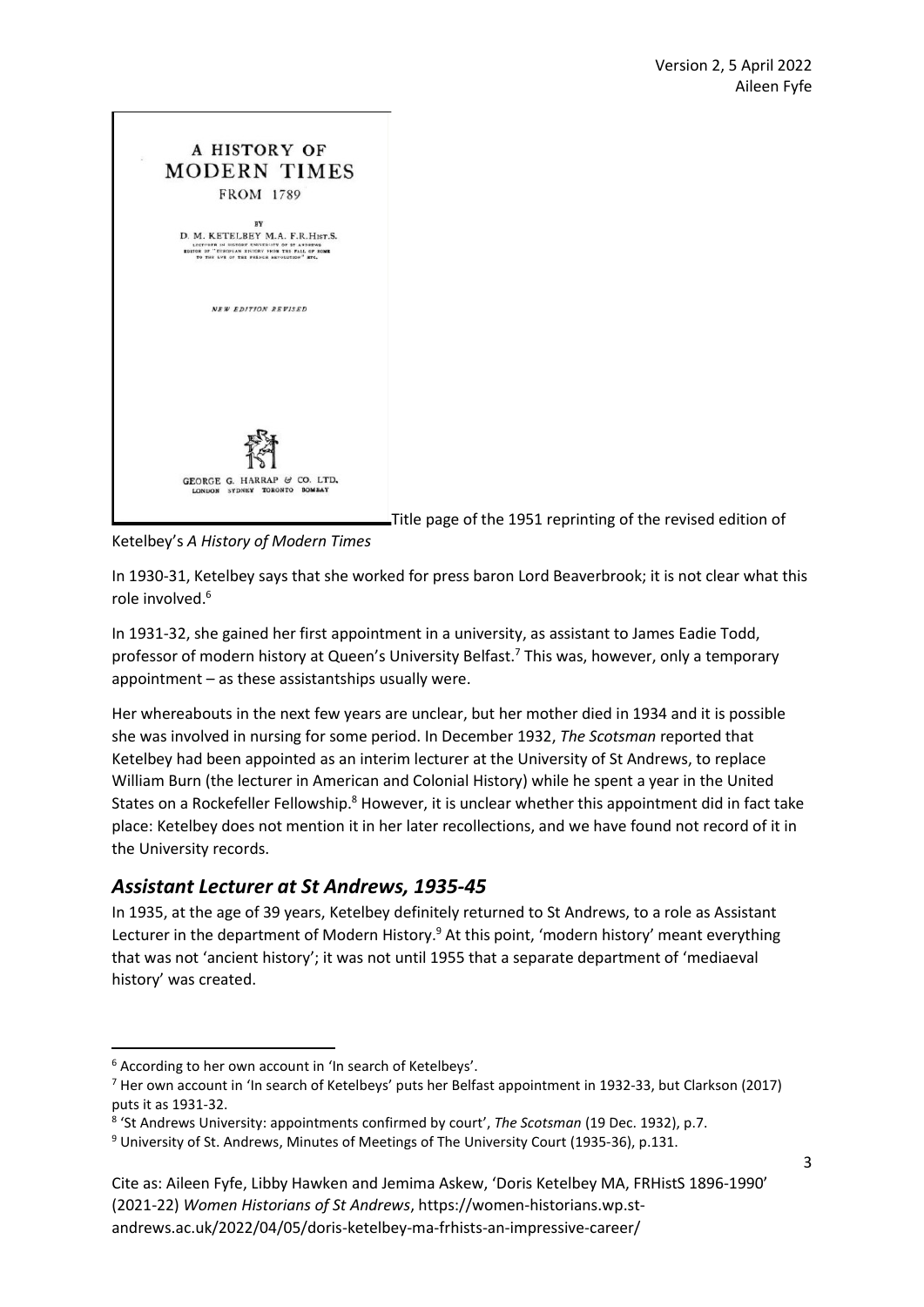Formally, Ketelbey was 'Assistant to the Professor of History'. This was John W. Williams, whom Ketelbey may have known since they both worked with Harrap a decade earlier. The only other History staff were William Burn, now back from the US; and Ronald Cant, the lecturer in Scottish and Mediaeval History.

The role of 'Assistant' or 'Assistant Lecturer' was a precarious one, depending on annual renewals (See our posts on **[The Assistant in the Early 20th Century](https://women-historians.wp.st-andrews.ac.uk/2021/07/24/the-assistant-in-the-early-20th-century-miss-janet-isabella-low-m-a/)** and **[Assistantship in the Mid-to-Late 20th](https://women-historians.wp.st-andrews.ac.uk/2021/07/24/assistantship-in-the-mid-to-late-20th-century/)  [Century](https://women-historians.wp.st-andrews.ac.uk/2021/07/24/assistantship-in-the-mid-to-late-20th-century/)**). There was no guarantee of eventual appointment as 'Lecturer', and some women (and some men) remained 'assistants' for a decade or more. And even lecturers were subject to regular renewals; it was only 'the professor' in each subject who had long-term security of employment. Ketelbey remained an 'assistant' until 1945.

We do not yet know much about Ketelbey's teaching in this period (though see our post on 'A day in [the life, 1930s](https://women-historians.wp.st-andrews.ac.uk/2021/07/24/a-woman-historians-day-in-the-life-1930s/)' for some sense of the student experience).

On arrival in St Andrews, Ketelbey seems to have thrown herself (back) into the local community. For instance, she wrote letters to the local paper, and gave talks in the late 1930s on women's position in Nazi Germany to the St Andrews Christian Institute, the Broughty Ferry Women Citizens Association, and the Workers Educational Association in Dundee. She was also working with the BBC: in 1938, teaching Scottish History to school children via the radio. [She was already a Fellow of the Royal Historical Society by 1938.<sup>10</sup>]

The Second World War affected both students and staff at the University. The absence of male staff on war work led to the hiring of additional assistants: by July 1942, Ketelbey had been joined by a second assistant in History. The University offered short courses through the Air Ministry Training Scheme, and so, in 1944, Ketelbey was lecturing trainee RAF personnel on History.<sup>11</sup>

Earlier in the war, she had contributed a 24-page pamphlet on *The Growth of the British Empire* to a series commissioned in response to a request to improve 'adult education among members of H.M. Forces'. Apparently, 'Polish and other Allied troops' sought more information about 'Britain and its institutions'. These pamphlets were distributed amongst allied units, and 'Education officers in our own units' are recorded as finding them particularly useful.<sup>12</sup>

In December 1942, perhaps emboldened by being no longer the most junior member of the department, Ketelbey petitioned the University Court for **[promotion](https://women-historians.wp.st-andrews.ac.uk/2021/07/24/assistantship-in-the-mid-to-late-20th-century/)** to Lecturer, 'on account of her long service'. Despite the 'approval and consent' of Professor John Williams, her request was denied. 13

Her salary at this point was just £300p.a. In 1943, she would receive a pay rise of £25 plus a war bonus of  $£25 - but$  still no change of status.<sup>14</sup>

Cite as: Aileen Fyfe, Libby Hawken and Jemima Askew, 'Doris Ketelbey MA, FRHistS 1896-1990' (2021-22) *Women Historians of St Andrews*, https://women-historians.wp.standrews.ac.uk/2022/04/05/doris-ketelbey-ma-frhists-an-impressive-career/

<sup>10</sup> She is referred to thus in 'The German State: how Nazis won support of women', *Scotsman* (4 June 1938), p.18.

<sup>&</sup>lt;sup>11</sup> University of St. Andrews, Minutes of Meetings of The University Court (1943-44), p.63.

<sup>&</sup>lt;sup>12</sup> University of St. Andrews, Minutes of Meetings of The University Court (1940-41), p.137.

<sup>&</sup>lt;sup>13</sup> University of St. Andrews, Minutes of Meetings of The University Court (1942-43), p.39.

<sup>&</sup>lt;sup>14</sup> University of St. Andrews, Minutes of Meetings of The University Court (1942-43), p.93.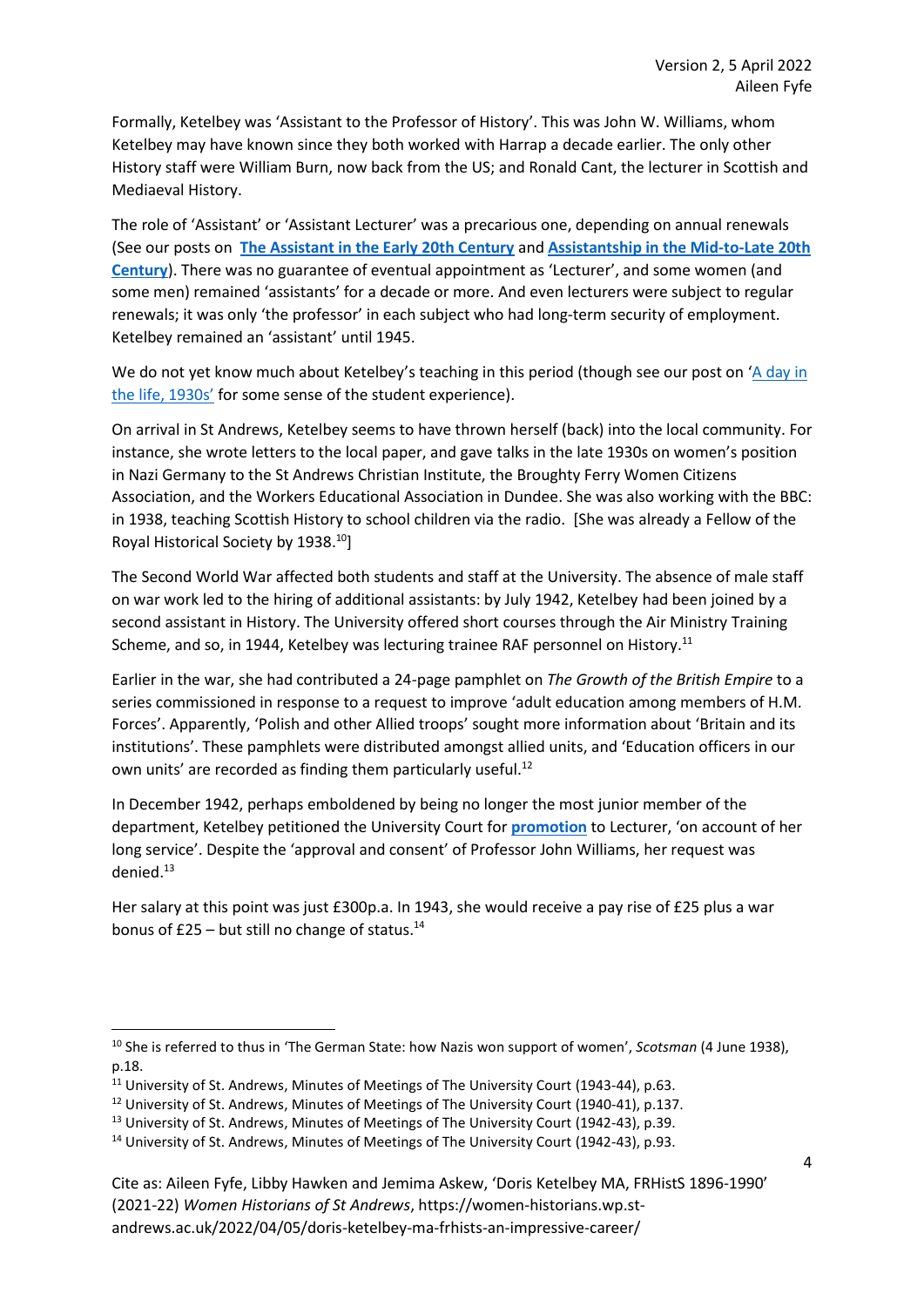## *Lecturer at St Andrews, Professor in the Gold Coast, 1945-58*

It was not until 1945, after eleven years in the department, that Ketelbey was promoted to Lecturer.<sup>15</sup> From this point, her responsibilities within the department and the University began to grow. In 1946, she was appointed as assistant advisor of studies, a position which she held intermittently for over a decade.<sup>16</sup> When Lorna Walker arrived in St Andrews as an undergraduate in 1948, it was 'Miss Ketelbey' who advised her on her subject choices.<sup>17</sup> In 1948, Ketelbey became one of the Preliminary Examiners in History; <sup>18</sup> and the following year, she represented the University at a conference on the teaching of international relations held at the London School of Economics.<sup>19</sup> She had also been appointed to the council of the Scottish History Association in 1946.<sup>20</sup>

1950 was a significant year for Ketelbey:

Due to a change in academic employment contracts, she (and 33 others in the University) moved on to a 5-year-contract, a vast improvement from the annually-renewed contracts which dominated the lives of professional academics working in the first half of the century.<sup>21</sup>

And, in the same year, Ketelbey was 'invited by the Council of the University College of the Gold Coast [now the University of Ghana] to accept an appointment as visiting Professor at the University College to organise the Department of History there and to arrange the syllabus in consultation with the appropriate authorities of the University of London'. This required her to take a leave-of-absence from St Andrews for two terms: Professor Williams gave his 'reluctant consent', and the University Court authorised her absence for six months from October 1950.<sup>22</sup> The negotiations for her temporary replacement reveal that she was now on a salary of £850.<sup>23</sup> To learn more about Ketelbey's time in Ghana – where she was recognised as a 'professor' for the only time in her career – read our article **[linked here](https://women-historians.wp.st-andrews.ac.uk/2021/07/24/c-d-m-ketelbey-in-the-gold-coast/)**.

Ketelbey's visit to the Gold Coast extended her long-standing interest in the relations between nation states. In 1952, the University again chose her as its representative to the LSE Conference on the Teaching of International Relations, explaining that 'most of the agenda is concerned with the problems of colonial territories in which she has a special interest after her visit to the Gold Coast'.<sup>24</sup> International Relations would not be taught as a separate subject at St Andrews until 1978 (and the department of IR was only created in 1990), but Ketelbey may have been incorporating her interests in International Relations into her teaching of Modern History long before then.

As Ketelbey's profile grew, she once more sought recognition: in June 1951, she requested that the University court consider 'advancing her to Lectureship Grade I' (from her current Grade II).<sup>25</sup> This

<sup>&</sup>lt;sup>15</sup> University of St. Andrews, Minutes of Meetings of The University Court (1944-45), p.157.

<sup>&</sup>lt;sup>16</sup> University of St. Andrews, Minutes of Meetings of The University Court (1946-47), p.35.

<sup>&</sup>lt;sup>17</sup> Interview with Lorna Walker, DATE.

<sup>&</sup>lt;sup>18</sup> University of St. Andrews, Minutes of Meetings of The University Court (1948-49), p.96.

<sup>&</sup>lt;sup>19</sup> University of St. Andrews, Minutes of Meetings of The University Court (1948-49), p.73.

<sup>20</sup> Listed in 'To tell how to teach history', *Dundee Courier* (27 May 1946), p.2.

<sup>&</sup>lt;sup>21</sup> University of St. Andrews, Minutes of Meetings of The University Court (1949-50), p.123.

<sup>&</sup>lt;sup>22</sup> University of St. Andrews, Minutes of Meetings of The University Court (1949-50), p.254.

<sup>&</sup>lt;sup>23</sup> University of St. Andrews, Minutes of Meetings of The University Court (1950-51), p.41.

<sup>&</sup>lt;sup>24</sup> University of St. Andrews, Minutes of Meetings of The University Court (1951-52), p.50.

<sup>&</sup>lt;sup>25</sup> University of St. Andrews, Minutes of Meetings of The University Court (1950-51), p.198.

Cite as: Aileen Fyfe, Libby Hawken and Jemima Askew, 'Doris Ketelbey MA, FRHistS 1896-1990' (2021-22) *Women Historians of St Andrews*, https://women-historians.wp.standrews.ac.uk/2022/04/05/doris-ketelbey-ma-frhists-an-impressive-career/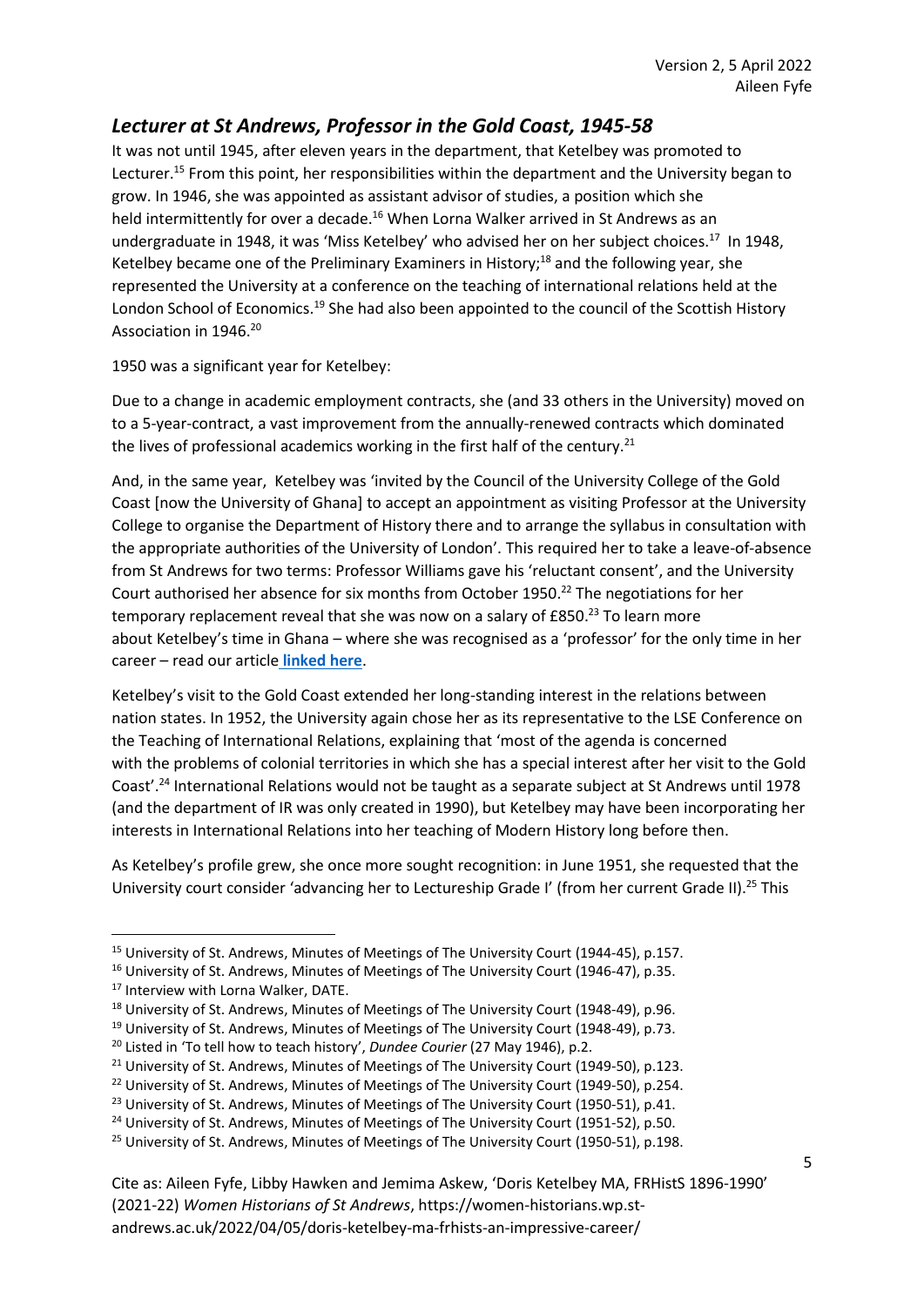was refused in 1951, but granted the following year: her salary immediately increased to £900 p.a., and would increase by annual £50 increments to £1,100.<sup>26</sup>

In 1955, the University decided to promote three of its long-serving women lecturers to Senior Lecturer (with effect from October 1956), and Ketelbey was one. All three women were entering their sixties, and had been employed by the University since the interwar period.<sup>27</sup> At a time when each department had only one Professor ('the professor'), and Readers were rarely used, Senior Lecturer was the most senior position available to most academics.

The department of History in the mid-1950s looked quite different from the days when Ketelbey was one of four staff. There had been an influx of new staff just after the war; and in 1954/55, professor John Williams had retired. The University made two appointments to replace him: Norman Gash as Professor of Modern History; Lionel Butler as Professor of Mediaeval History. For St Andrews, this was the origin of two separate History departments: in 1955, the two new professors were supported by three lecturers in Modern History (including Ketelbey), and two lecturers in Mediaeval History; with long-serving Ronald Cant now listed as Reader in Scottish History.

#### DEPARTMENT OF HISTORY.

ST SALVATOR'S COLLEGE.

Professor-Norman Gash, M.A., B.Litt. Professor of Mediceval History-Lionel Harry Butler, M.A., D.Phil. Reader in Scottish History-Ronald Gordon Cant, M.A., B.A. Lecturers in Modern History-Miss Caroline Doris Mabel Ketelbey, M.A.; Sir Charles MacIvor Grant Ogilvie. C.S.I.; Geoffrey Seed, M.A., A.M., Ph.D. Lecturers in Mediaval History-Robert James Adam, M.A.; Donald Elmslie Robertson Watt, M.A.

#### University Calendar (1955), p.617

Of the eight St Andrews historians in 1955, Ketelbey was the only woman. A year later, however, Dr Margaret Lambert was appointed to a lectureship. Given Lambert's research interests in modern European history (especially Germany), he[r affiliation with the LSE,](https://blogs.lse.ac.uk/lsehistory/2018/03/09/margaret-barbara-lambert-1906-95-a-thorough-and-energetic-investigator/) and her previous work with the BBC, it is intriguing to speculate on whether Ketelbey and Lambert already knew each other. Lambert was ten years younger than Ketelbey, and unlike her, had gained a PhD – something that was true of only one other lecturer, and one of the professors, at St Andrews.

## *Retirement, 1958-1990*

On the 30th of September 1958, at age 62, Ketelbey retired. She cited 'health reasons' for this decision, having apparently not yet reached the age limit. <sup>28</sup> Other members of the University who retired that year were presented with gifts (including a radio set, a clock, and a cheque), but there is no record of a presentation for Miss Ketelbey.

<sup>&</sup>lt;sup>26</sup> University of St. Andrews, Minutes of Meetings of The University Court (1951-52), p.158.

<sup>&</sup>lt;sup>27</sup> University of St. Andrews, Minutes of Meetings of The University Court (1954-55), p.242.

<sup>28</sup> University of St Andrews, *Alumnus Chronicle* (June 1958), p.9.

Cite as: Aileen Fyfe, Libby Hawken and Jemima Askew, 'Doris Ketelbey MA, FRHistS 1896-1990' (2021-22) *Women Historians of St Andrews*, https://women-historians.wp.standrews.ac.uk/2022/04/05/doris-ketelbey-ma-frhists-an-impressive-career/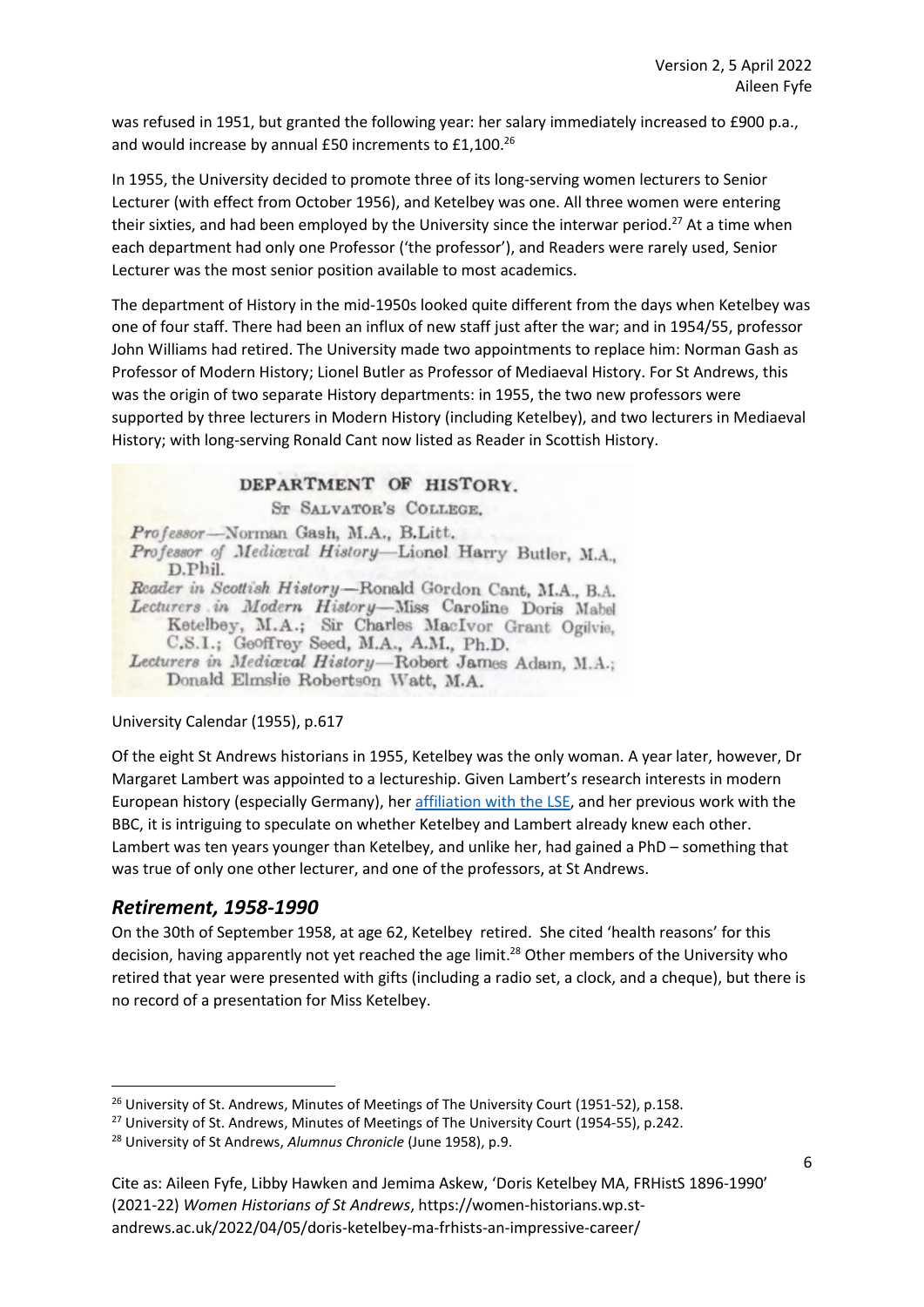

18 Queens Gardens

She continued to live in St Andrews – at 18 Queen's Gardens – until her death in 1990. She clearly remained intellectually active for much of that time. Her immediate retirement project was a history of the local Fife paper mill company, Tullis Russell, to celebrate its 150th anniversary. Her account began appearing in articles in the *Rothmill Quarterly* from 1959, and then in book form in 1967. The introduction to the book described it as 'a masterpiece of historical research, covering not merely the history of the Firm, but of Fife Industry, Fife Society and Fife History' (*Tullis Russell,* 1967, p.v).

In the 1970s, she became interested in her own family history, perhaps stimulated by a wave of interest in her (deceased) brother Albert, the composer on the occasion of the centenary of his 1875 birth. Between 1975 and 1982, she compiled two substantial typescript volumes of Ketelbey family history, supposedly as a way of using her skills as 'a professional historian' for the benefit of her nephews and nieces (including her brother Harold's family, in South Africa).<sup>29</sup>

In December of 1990, Caroline Doris Mabel Ketelbey passed away, aged 94 years. She is buried in St Andrews' Western Cemetery.

Ketelbey lived such a long life that her role as a pioneering woman academic seems to have been forgotten at St Andrews. Back in 1960, she had been asked to do some temporary teaching, after Margaret Lambert resigned mid-way through the academic year.<sup>30</sup> It is not clear whether she did this or not, but the invitation suggests that her skills were still recognised and valued by the colleagues she had, until recently, worked alongside. By the time she died three decades later, however, the *Alumnus Chronicle* struggled to find much to say: 'A much respected member of staff, her companionship and wise counsel will be missed by all who knew her'.<sup>31</sup> It described her only as 'Lecturer', thus denying the recognition of her hard-won promotion to Senior Lecturer. By the time Sarah Pearsall and Emma Hart were appointed to lectureships in Modern History in the early 2000s, they – and their colleagues – believed that they were the first women in Modern History at St Andrews.

Institutional memory, and that sparse obituary, have not done justice to a well-respected historian. She had a long and successful career as a teacher, researcher and author, as evidenced by her repeatedly reprinted textbook, her roles representing the University, and her promotion to Senior Lecturer. Her engagement with the local community in Fife, and with the new university in Ghana, show how she used her historical expertise to think about the contemporary challenges of wartime

<sup>&</sup>lt;sup>29</sup> She uses the term 'professional historian' about herself in the opening preface to Ketelbey, 'In search of Ketelbeys'.

<sup>&</sup>lt;sup>30</sup> University of St. Andrews, Minutes of Meetings of The University Court (1960-61), page ref missing.

<sup>31</sup> University of St Andrews, *Alumnus Chronicle* (June 1991), p.31.

Cite as: Aileen Fyfe, Libby Hawken and Jemima Askew, 'Doris Ketelbey MA, FRHistS 1896-1990' (2021-22) *Women Historians of St Andrews*, https://women-historians.wp.standrews.ac.uk/2022/04/05/doris-ketelbey-ma-frhists-an-impressive-career/